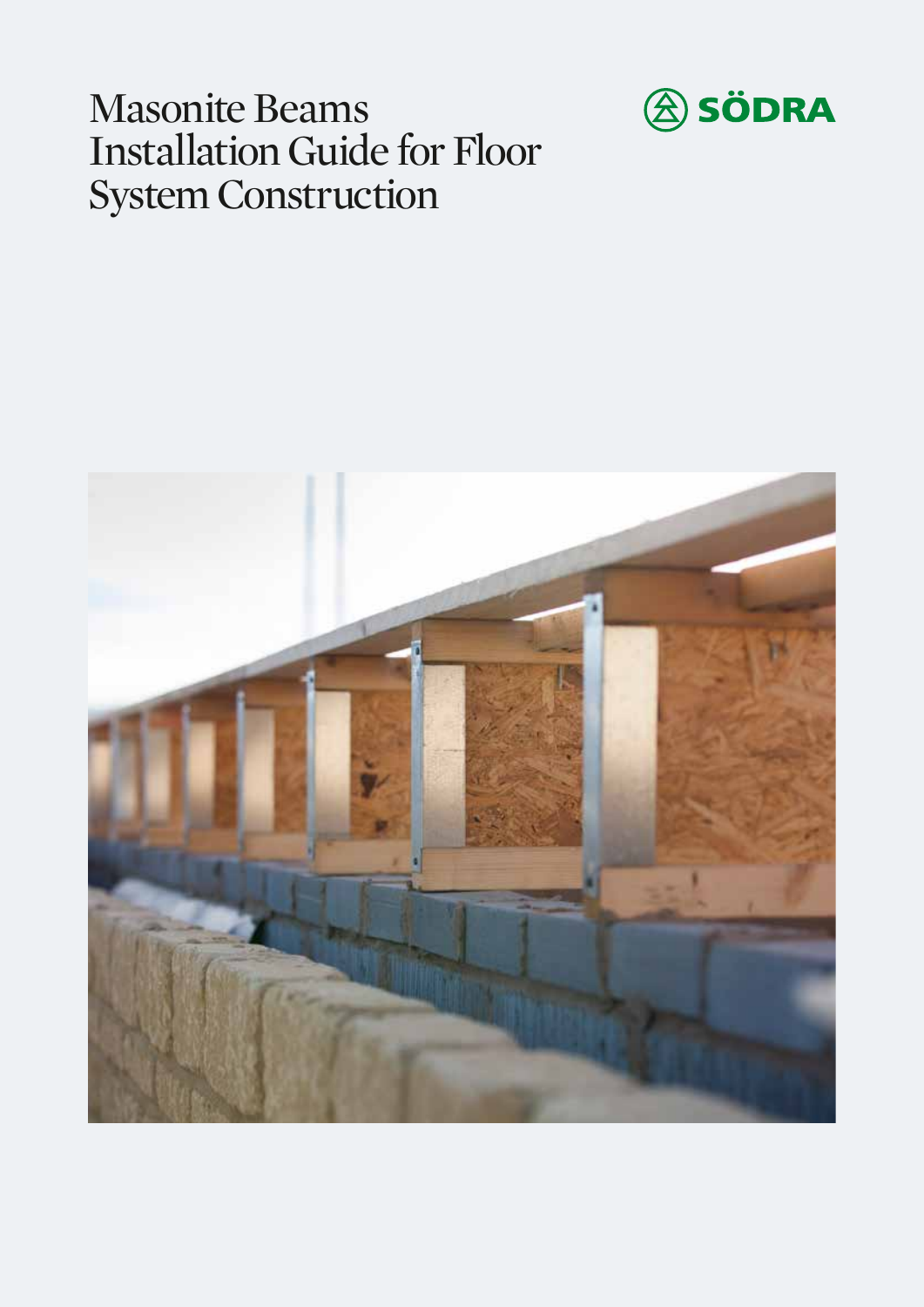## **UNBRACED JOISTS ARE UNSTABLE!**

- Do not walk on or apply any materials to the joist area until the floor system is properly braced.
- The bracing should be removed in sequence as the decking is installed.
- The following represents a generic method of bracing a floor. Each system will be slightly different and the installer must ensure that all sections of the floor are accounted for.



- Full depth I-joist blocking panels may be used instead of solid timber stability blocks.
- All blocks to be cut accurately and squarely to maintain spacing of joists.
- Additional blocks and bracings are required for any areas of joists running in opposite directions and for cantilevered joists (unless permanent closure piece is installed at this stage). Install further sets of blocks and diagonals at a maximum of 12m centres in long runs of joists.

## Connections

each joist.

2

\*\* safety restraint type hangers do not 22 x 97mm softwood bracing members nailed with 2no. 3.35 x 65mm nails at

3 38 x 125mm timber stability blocks to be fixed between at least 3 joists, covering at least 1.2m in length. Nail with at least 2no.

3.35 x 65mm nails each end.

## **MULTIPLE PLY GLULAM MEMBERS - FIXING DETAILS**

Allowable uniform load applied to multiple glulam beam kN/m

|                                                     |                  | <b>PLY THICKNESS</b> |                  |                  |                      |                  |                      |  |  |
|-----------------------------------------------------|------------------|----------------------|------------------|------------------|----------------------|------------------|----------------------|--|--|
|                                                     |                  | 2 PLY MEMBERS        |                  |                  | <b>3 PLY MEMBERS</b> |                  | <b>4 PLY MEMBERS</b> |  |  |
| <b>FIXINGS</b>                                      | 38 <sub>mm</sub> | 45 <sub>mm</sub>     | 90 <sub>mm</sub> | 38 <sub>mm</sub> | 45 <sub>mm</sub>     | 38 <sub>mm</sub> | 45 <sub>mm</sub>     |  |  |
| 2 rows 3.00mm x 75mm<br>long nails at 300mm centres | 4.34             | 4.34                 |                  | 3.24             | 3.24                 |                  |                      |  |  |
| 3 rows 3.00mm x 75mm<br>long nails at 300mm centres | 6.51             | 6.51                 | -                | 4.86             | 4.86                 |                  |                      |  |  |
| 2 rows M12 bolts at<br>600mm centres                | 9.46             | 11.20                | 19.66            | 7.06             | 8.36                 | 6.31             | 7.47                 |  |  |
| 2 rows M12 bolts at<br>300mm centres                | 18.92            | 22.40                | 39.32            | 14.12            | 16.72                | 12.62            | 14 94                |  |  |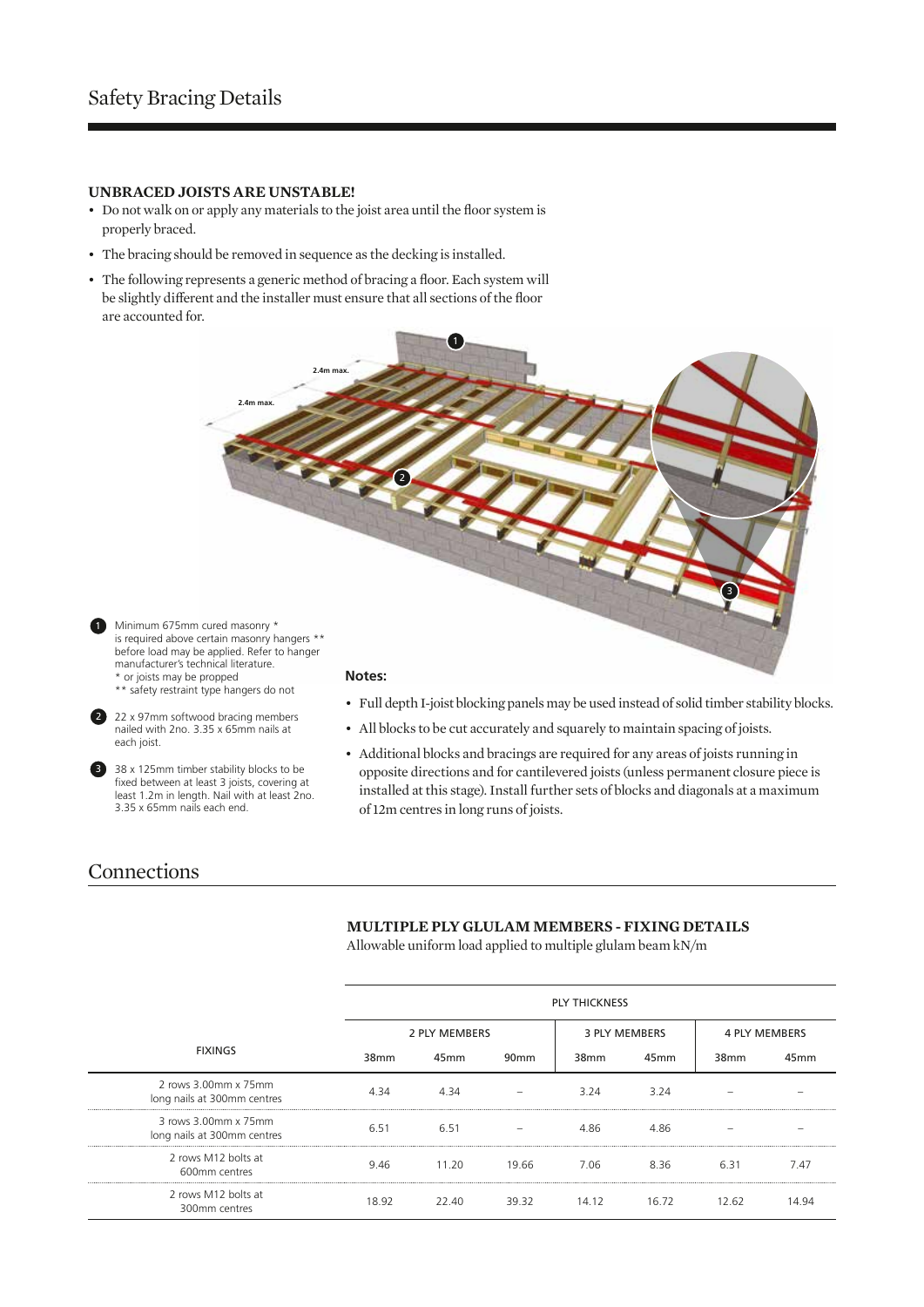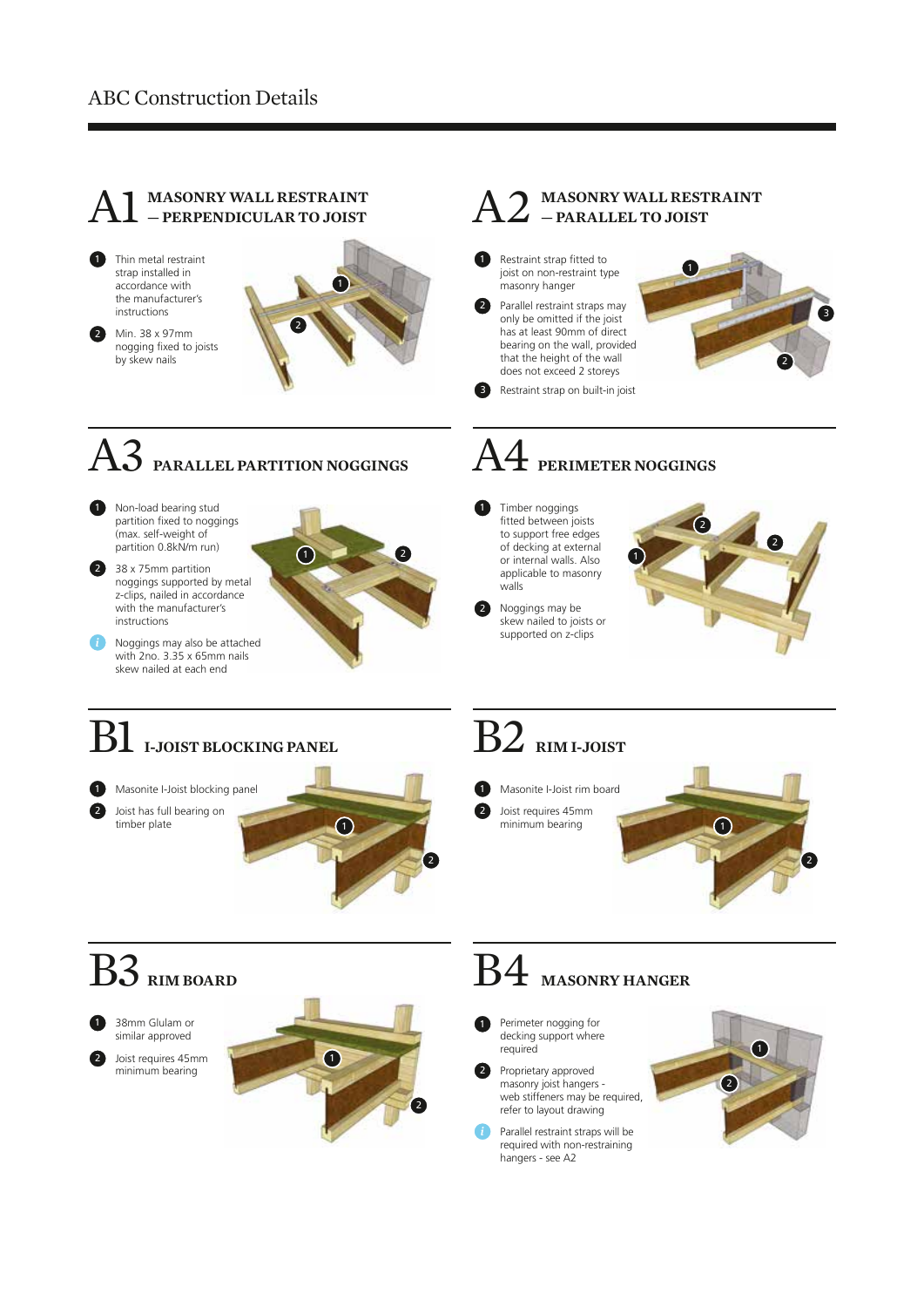# $B5$  masonry wall bearing

1 Joist end built into wall. Note some capping devices may require less than a full bearing to prevent fouling the cavity

2 Perimeter nogging

The joist bearing must be sealed to prevent air leakage. This may achieved by the use of proprietary capping devices or end blocks fitted to the joist webs with sealant around the joist ends.



# $B6$  parallel timber frame wall

Masonite I-Joist with half bearing into wall  $\bf o$ 

Rim board to suit wall load 2



*i*

## **INTERMEDIATE BEARING<br>- LOAD BEARING WALL ABOVE** Load bearing wall directly above wall below 1

blocking panels between joists



## **INTERMEDIATE BEARING** B8 INTERMEDIATE BEARING B9



2

3

wall below

Height of compression blocks = joist depth + 2m

38 x 89mm minimum softwood compression blocks



## **INTERMEDIATE BEARING NO LOAD BEARING WALL ABOVE**





## **INTERMEDIATE BEARING B10** INTERMEDIATE





## **B11 DOUBLE BLOCKING**

- Load bearing wall directly above wall below  $\mathbf 0$
- Webs of blocking in line with edge of stud wall above and below 2

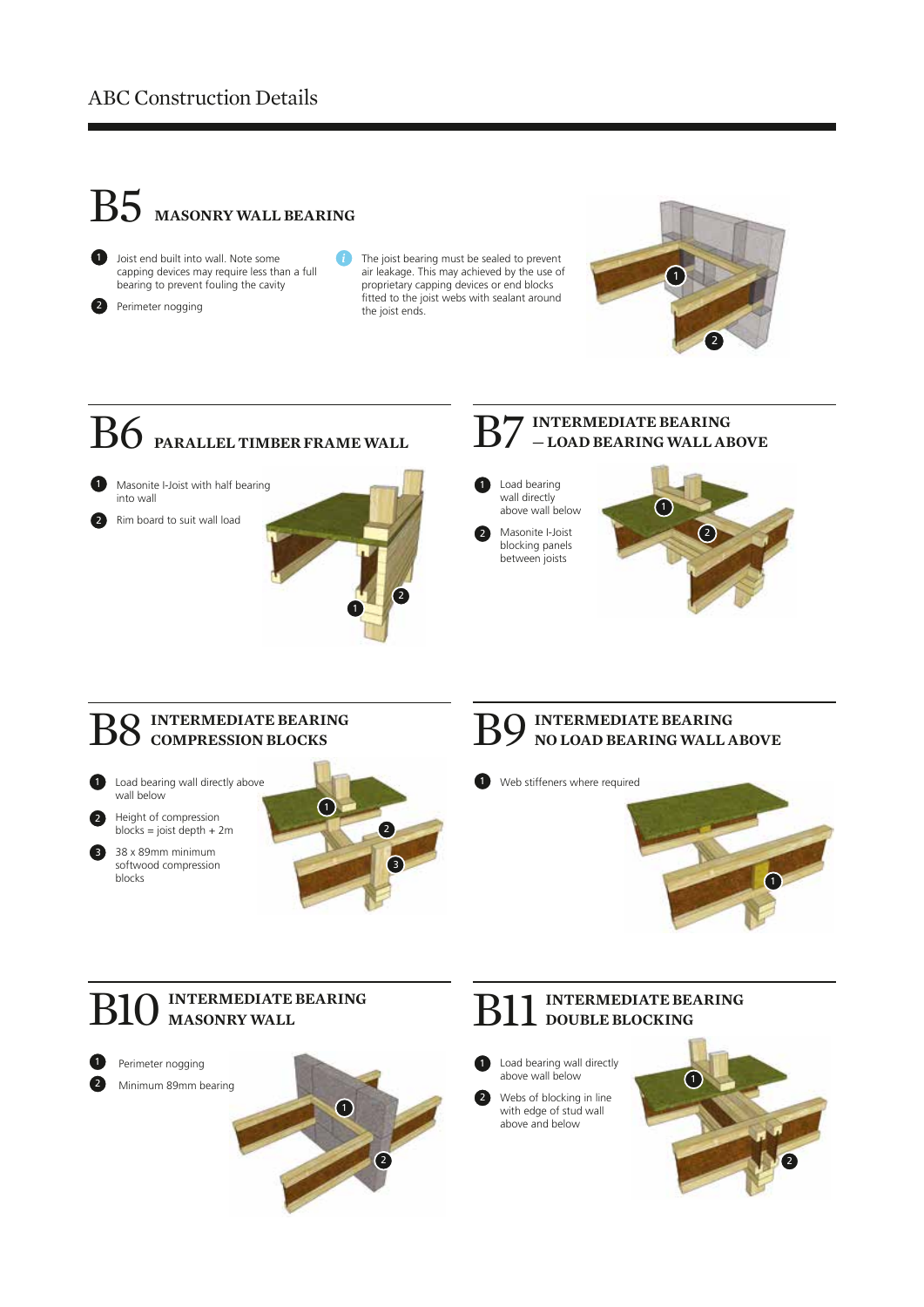

Face mount hangers which do not laterally support the joist top flange require

4

webstiffeners

4

wall (design of fixings by Building Designer

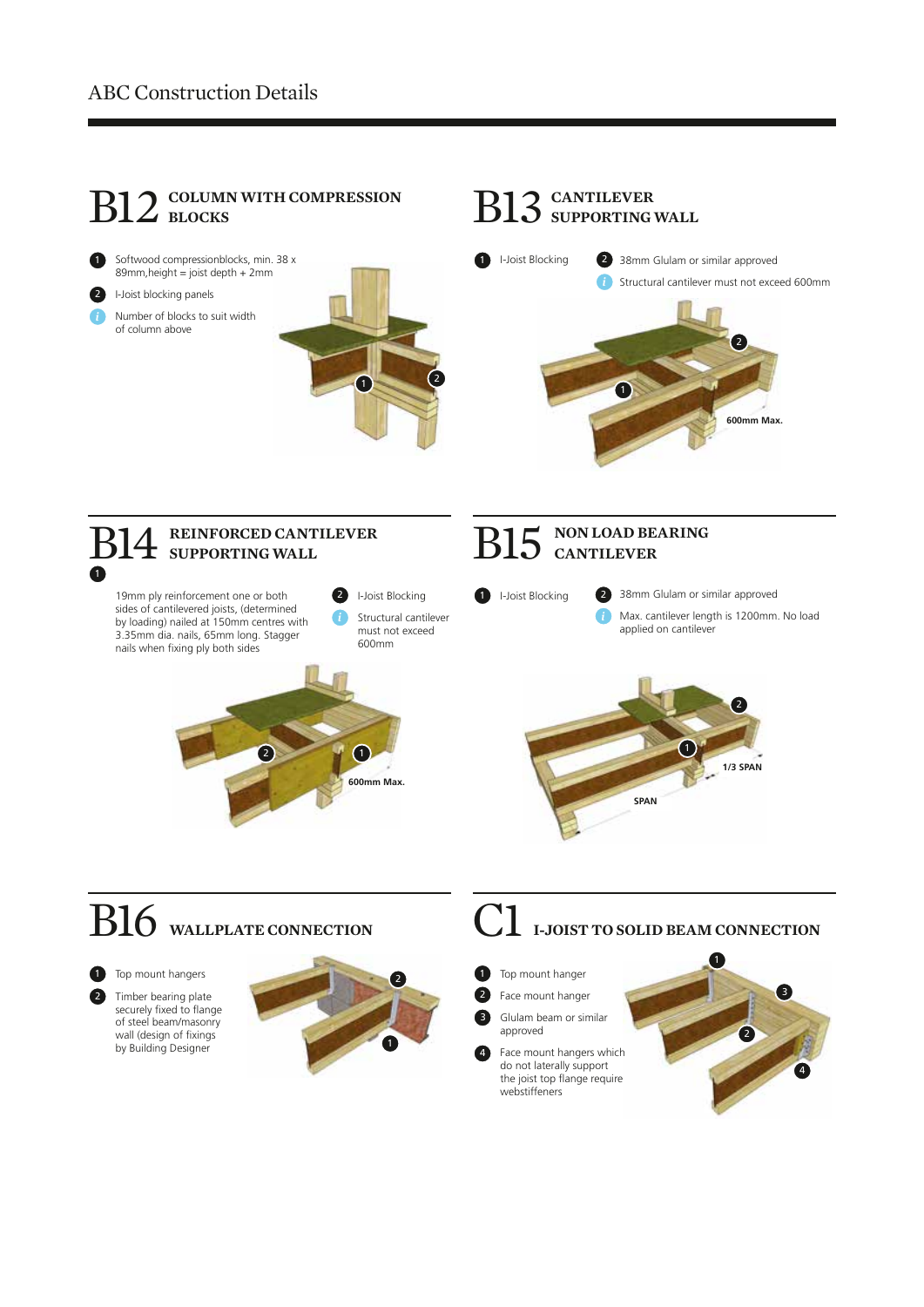# C2 **I-JOIST TO I-JOIST CONNECTION**

*i*



#### Top mount hanger **1** Backer blocks nailed with 10no. 3.75mm diameter nails x 75mm long, with ends clinched if possible.

For top mount hangers, backer block tight to top flange of joist.

For face mount hangers, backer block tight to bottom flange.

Filler blocks fitted tight to top flange.

Use 10no. 4.00mm nails x 90mm

Note that approved hangers which eliminate the need for backer blocks are available. See detail C3.

## **I-JOIST TO I-JOIST** C3 **CONNECTION — BACKERLESS**

Filler block or proprietary metal clips must still be installed with multiple joists

designed for use without backer blocks



## **GLULAM BEAMS**

### Based on BS5268



### **Notes:**

Holes must be placed along the neutral axis and spaced apart at least 3 x largest diameter hole. For holes outside these rules please contact engineering support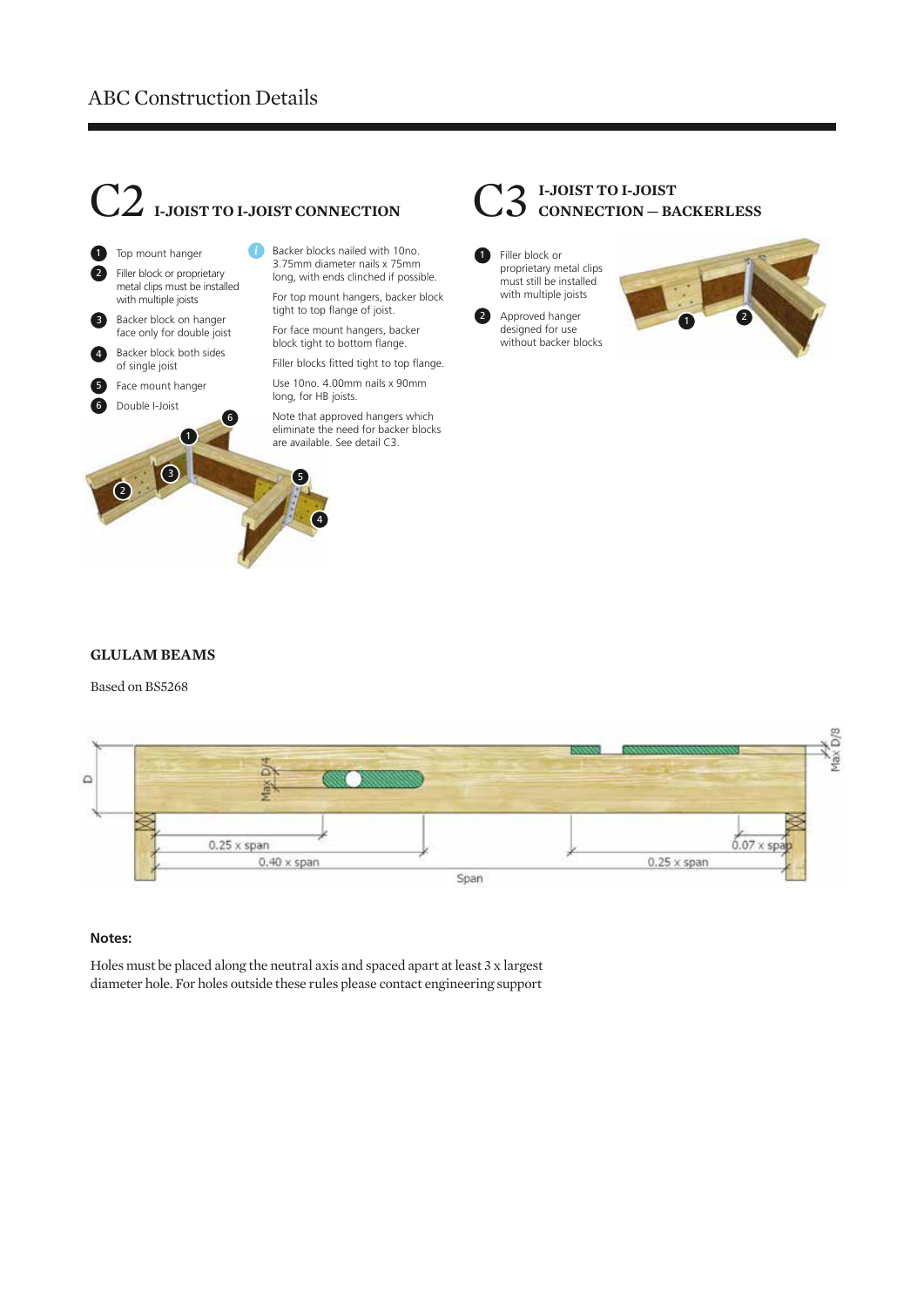## **MASONITE BEAMS**

## **Unless otherwise stated:**

- All holes must be placed on the centre of the web.
- No holes are allowed in the red safety zones.
- Holes must not extend into the flange material.
- Holes with diameter less than 20 mm can be placed anywhere in the web, but with a minimum distance of 40mm between holes.
- One hole with diameter less than 40 mm can be placed anywhere in the web, except in the safety zones, providing the general rules for hole spacing are followed.
- The maximum dimensions for rectangular holes are:  $a = 300$  mm and  $b = 200$  mm.
- Placement restrictions and the maximum sizes of holes are shown in the diagram and table below.





| PRODUCT DEPTH<br>mm                                               |       | 220 | 240                                                                                 | 300                                                                                                                                                                                           | 350                                       | 400 |
|-------------------------------------------------------------------|-------|-----|-------------------------------------------------------------------------------------|-----------------------------------------------------------------------------------------------------------------------------------------------------------------------------------------------|-------------------------------------------|-----|
| Maximum Hole<br>Diameter mm                                       |       | 126 | 146                                                                                 | 206                                                                                                                                                                                           | 256                                       | 306 |
| Minimum Distance<br>from Bearing or<br>Point Load                 |       | >h  | ≥r                                                                                  | ≥r                                                                                                                                                                                            | ≥r                                        | ≥ľ  |
| Minimum<br>Distance<br>Between<br>Circular<br>Holes               | <40mm |     |                                                                                     | 2 x larger of $(D_1 \text{ or } D_2)$ 2 x larger of $(D_1 \text{ or } D_2)$ 2 x larger of $(D_1 \text{ or } D_2)$ 2 x larger of $(D_1 \text{ or } D_2)$ 2 x larger of $(D_1 \text{ or } D_2)$ |                                           |     |
|                                                                   | >40mm | ≥h  | ≥h                                                                                  | >r                                                                                                                                                                                            | >r                                        | l≥h |
| <b>Minimum Distance</b><br>Between rectangular<br>and other holes |       |     | Larger of h or $2 \times a$ Larger of h or $2 \times a$ Larger of h or $2 \times a$ |                                                                                                                                                                                               | Larger of h or 2 x a Larger of h or 2 x a |     |

### **Notes:**

All values above are valid for uniformly distributed loads. Information regarding the calculation of the reduction of shear capacity caused by a hole can be found in Masonite Beams European Technical approval; ETA 12/0018. Any holes falling outside of these rules must be checked by our engineering support service.